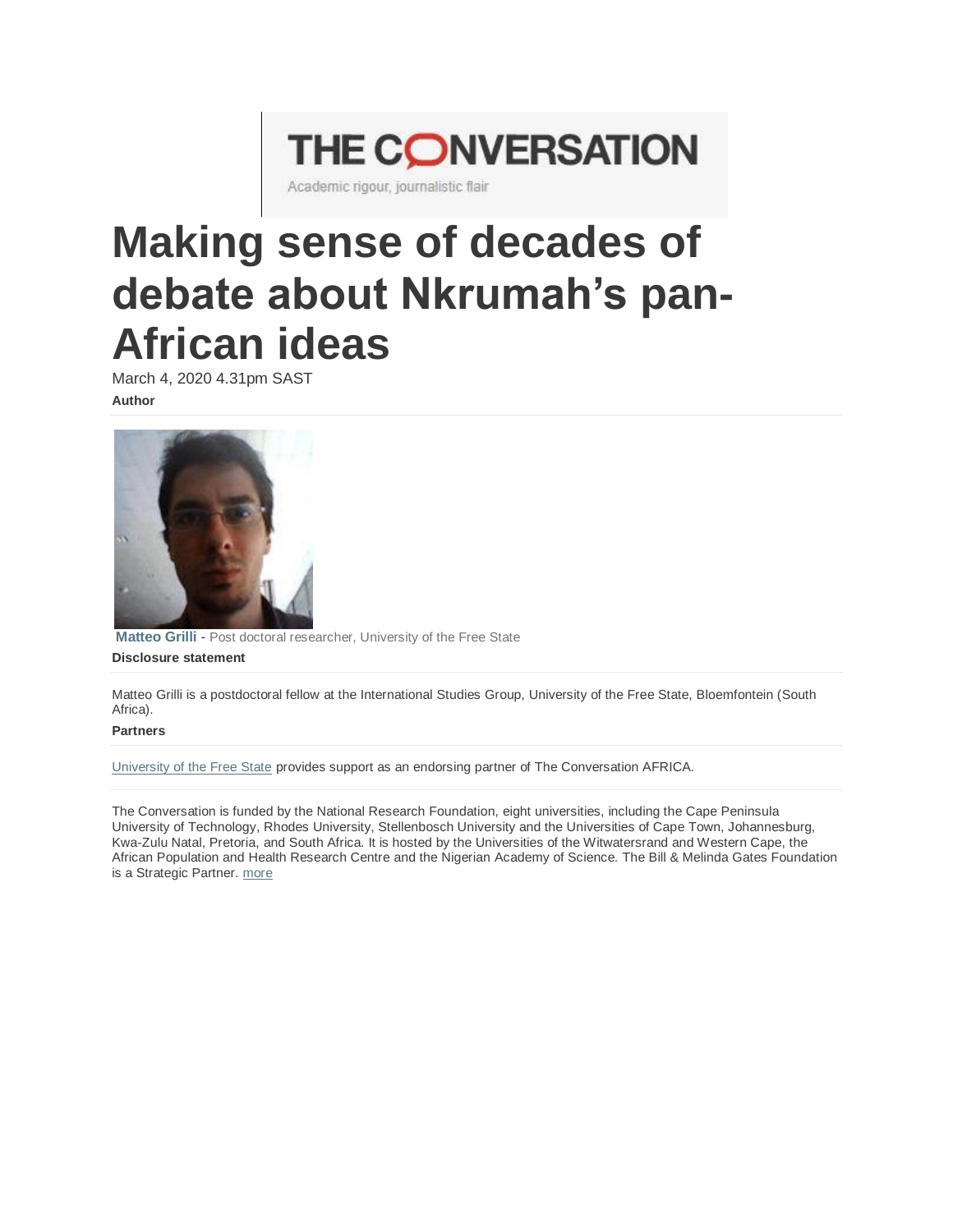

Dance troupes mark the anniversary of Ghana's independence in the grounds of Kwame Krumah's masuoleum in Accra in 2007. EPA/Tugela Ridley

When the flag of the newly independent [Ghana](https://www.youtube.com/watch?v=wOEdJDdz690) was raised against the night sky of Accra 63 years ago, the whole world was looking on. It was the first country in sub-Saharan Africa to gain its independence from colonial rule. Other Africans watched with trepidation given that so much hung on its success. Other, mainly Western countries, watched with curiosity, or, in the case of colonial powers, with concern.

Prime Minister Kwame Nkrumah was about to embark on a new political experiment.

The leader of Ghana envisioned the complete transformation of the continent, starting with his own country. He declared that ["the voice of the new African](https://www.youtube.com/watch?v=lTTdi8AjZg8)  [in the world"](https://www.youtube.com/watch?v=lTTdi8AjZg8) was going to be heard for the first time. He and his mentor and political adviser, Trinidadian Pan-Africanist [George Padmore](https://www.georgepadmoreinstitute.org/Who%20We%20Are/who-was-george-padmore) , crafted an ideology based on black nationalism, pan-Africanism, Marxism, nonviolence and "positive non-alignment" or "positive neutrality". After 1960 the ideology would be called [Nkrumaism.](https://www.ohioswallow.com/book/Living+with+Nkrumahism)

Nkrumaism called for the liberation of the continent through mass nationalist movements without reference to ethnicities, tribes and religions, and for unity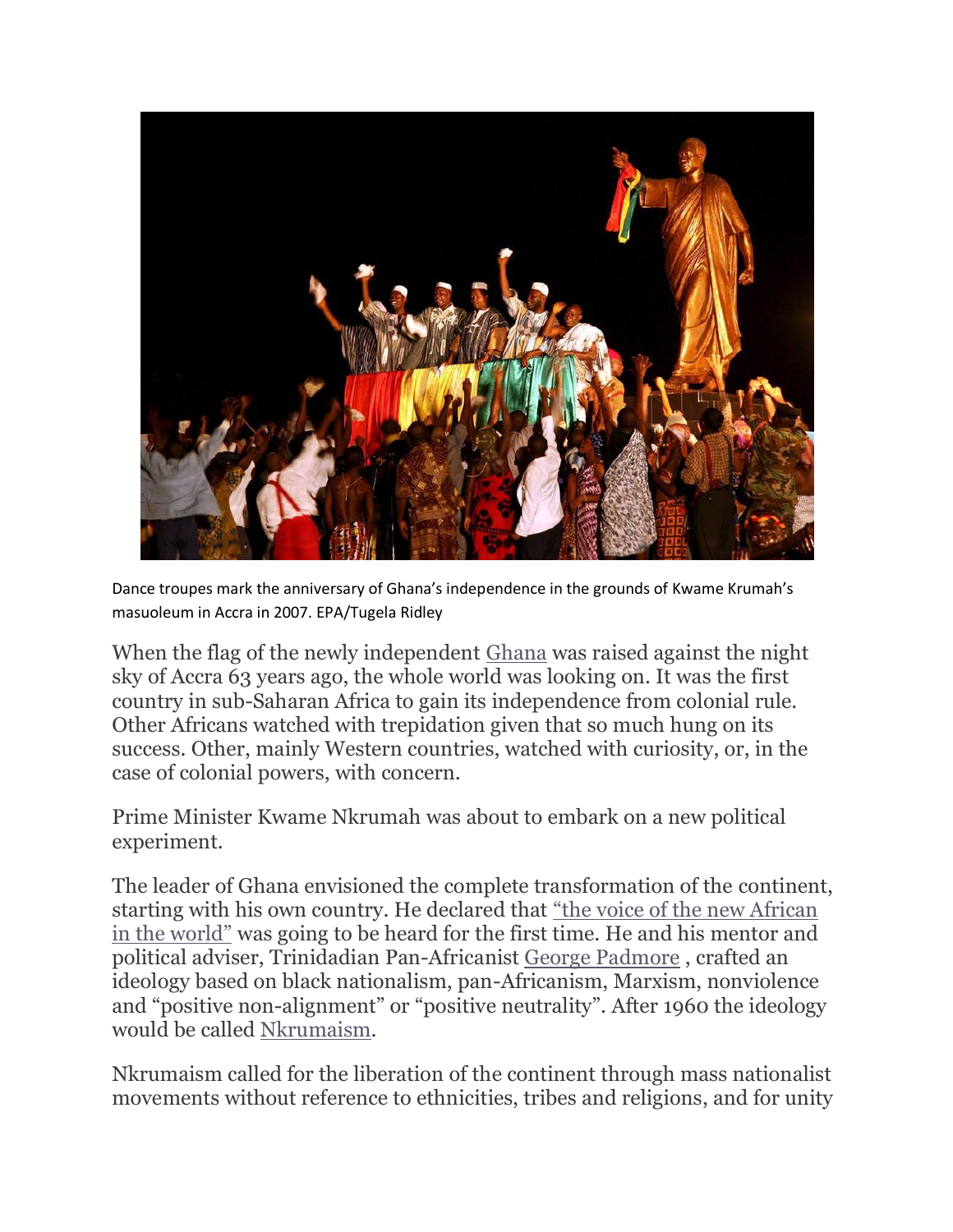of the newly liberated nations under one flag. It also called for the development of the continent through a socialist planned economy.

Finally, the ideology prescribed the unity of the continent under one socialist government as the only means to defend African independence from colonialism and neo-colonialism.

The influence of Nkrumaism has been the subject of a great deal of analysis and debate. I have studied the way scholars have written about Nkrumah's years in power, focusing on his ideology and foreign policy, and have [identified](http://journals.ufs.ac.za/index.php/jch/article/view/4176) three main periods in the literature. The three periods into which I divide the scholarly debates coincide with major political changes in Ghana and in Africa as a whole. By analysing these changes it is possible to make sense of a huge literary production on Nkrumah's ideology and foreign policy.

### **Why it matters**

The government of Nkrumah in Ghana (1957-1966) is undoubtedly one of the most controversial in the history of modern Africa. For nine years, the "Osagyefo" ("the redeemer" in the Akan language) tried to transform Ghana into a [Nkrumaist](https://www.ohioswallow.com/book/Living+with+Nkrumahism) and Pan-African nation and simultaneously tried to [export](https://www.palgrave.com/gp/book/9783319913247) his ideas to the rest of the continent. His goal was to find enough followers among African nationalists to form the basis for a continental government, a future United States of Africa.

He based the foreign policy of Ghana on the achievement of African unity and the support of other liberation movements.

For many Ghanaians Nkrumah's rule represented failed dreams and promises, for others a sound project of development and a promise of greatness abruptly ended by foreign forces.

For many, his ideas were fascinating back then and still are. For others, pan-Africanism was, at best an unrealistic dream, and at worst an attempt by Nkrumah to become a dictator.

Such a dichotomy of views has been going on for decades. Scholars have long debated the figure of Nkrumah and his significance for Ghana and Africa as a whole.

The work I have done on Nkrumah is important for any student or scholar who is interested in the man. This is particularly the case given that interest in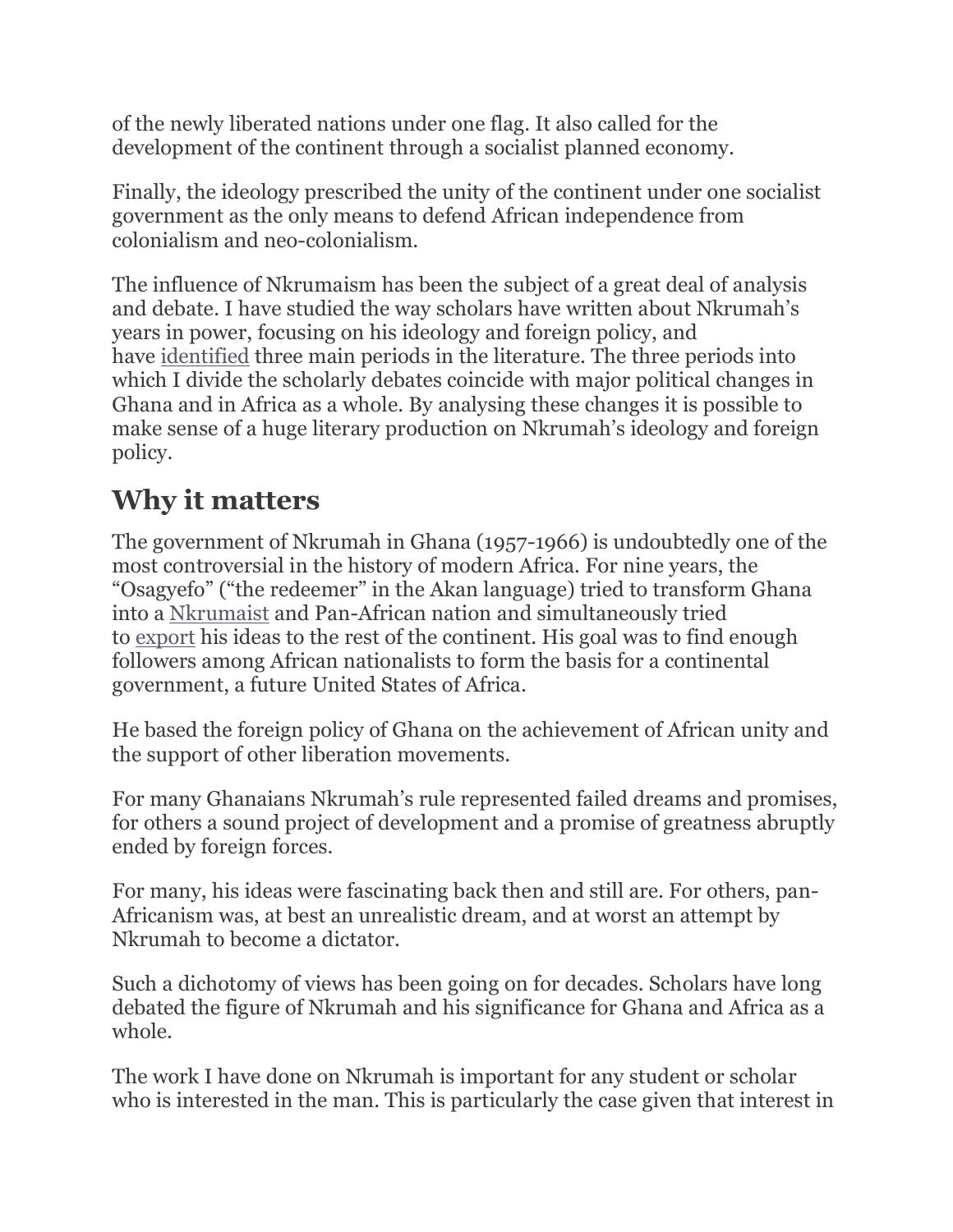this crucial figure of African history has been growing in the past three decades.

### **Analysing the debates**

The first period I identified coincides with Nkrumah's political life (1945- 1972). During these years, pro- and anti-Nkrumah parties clashed vigorously. Several scholars, intellectuals and politicians labelled the Ghanaian leader as one of the biggest failures of the post-colonial African leadership. Others fed his myth to the point of glorifying his martyrdom at the hands of neocolonialists.

Behind all these analyses was the shadow of Cold War politics. Two different visions of Africa's post-colonial future, one defined as "Afro-optimist" and the other "Afro-pessimist", were influential too. Was Nkrumah's project a failure or was it a hope for the continent's development and unity?

With the death of Nkrumah (1972) a second period began (1970s-1980s). Numerous studies and memoirs began to shed new light on his life, convictions and policies. A more detached analysis of the facts began to emerge. Still, limitations on the access to [primary sources,](https://www.cambridge.org/core/journals/history-in-africa/article/nkrumah-nationalism-and-panafricanism-the-bureau-of-african-affairs-collection/1C99B59DC81D8BCF5E7AB9B7C84F1ED1) due mainly to the fact that most were destroyed, lost or seized during the coup of 1966, as well as the influence of "Afro-pessimism" in this period, negatively affected the debate.

For a long time, as highlighted by the political scholar [Ali Mazrui,](https://books.google.it/books/about/Nkrumah_s_Legacy_and_Africa_s_Triple_Her.html?id=eUV1AAAAMAAJ&redir_esc=y) this theme was particularly sensitive in Ghana, where it limited the debate. Something, however, began to change during the 1980s. Author and academic [David](https://www.jstor.org/stable/j.ctvk3gm60)  [Rooney](https://www.jstor.org/stable/j.ctvk3gm60) wrote in 1988 that "the perspective is shifting". Finally, it became possible again to discuss Nkrumah in Ghana in a more detached and rigorous manner.

Two symbolic events certified this passage. The first was the publication, in 1991, of the papers of the symposium ["The life and work of Kwame Nkrumah"](https://www.goodreads.com/book/show/1691859.The_Life_and_Work_of_Kwame_Nkrumah), held in Ghana in 1985. The second was the construction of the Kwame Nkrumah Mausoleum in Accra in 1992. With this move, the then president of Ghana, JJ Rawlings, transformed Nkrumah into the father of the nation.

Globally, the end of the Cold War led to a reconsideration of the past decades. The historical debate became less and less influenced by Cold War ideologies and worldviews.